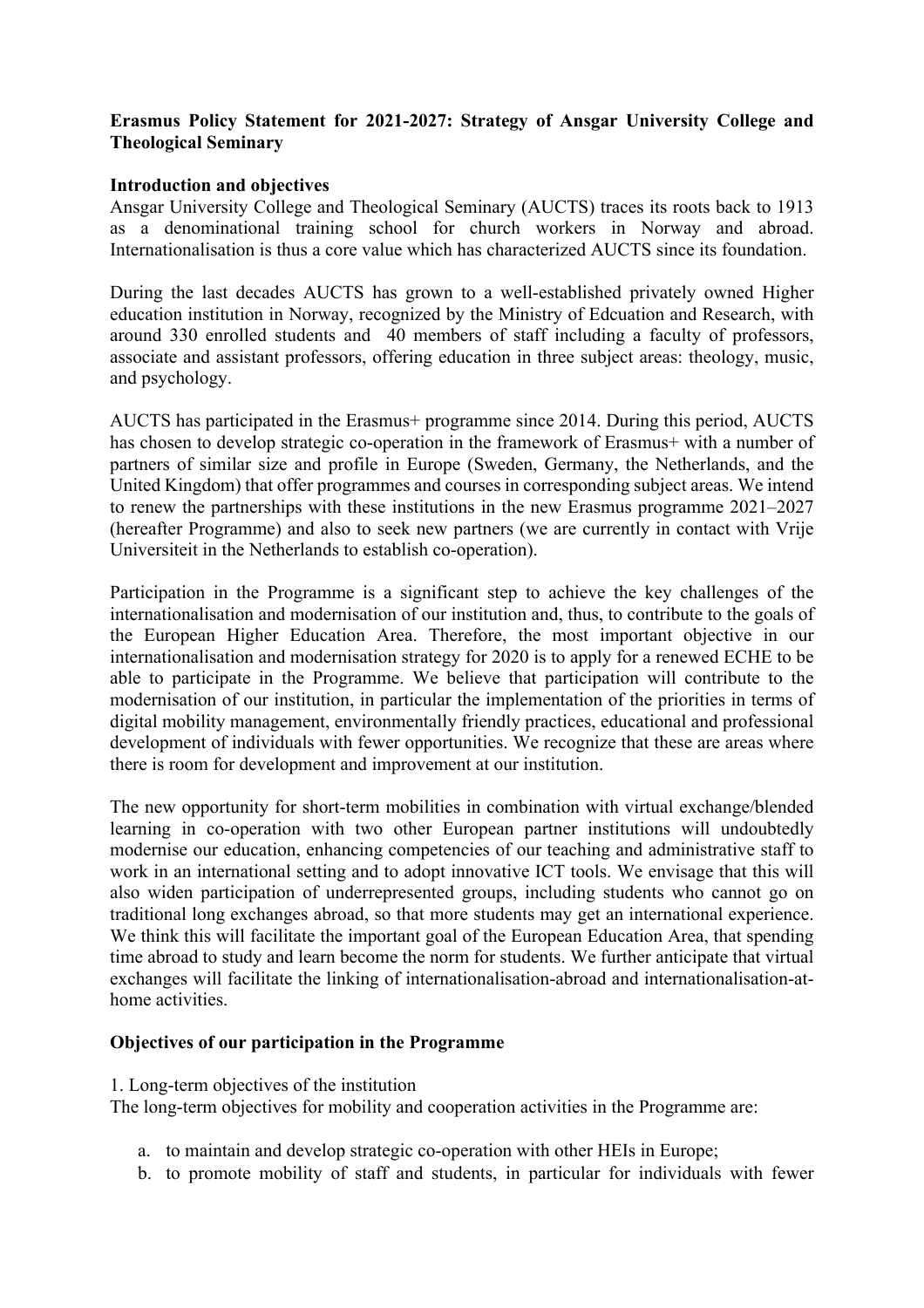opportunities, through the Programme;

- c. to abide by and further develop non-discrimination policies;
- d. to continue to offer joint courses and modules with European partners;
- e. to develop new opportunities for short-term mobility in combination with virtual/blended mobility with two other partner HEIs, primarily in a course module in the master programme in theology;
- f. to develop new mastercourses offered in English;
- g. to promote environmentally friendly practices in all activities related to the Erasmus programme;
- h. to implement digital mobility management in line with the technical standards of the European Student Card Initiative;
- i. to recognise the importance of, and provide visibility to, the results achieved by our staff members engaged in individual mobility;
- j. to take into account the results of internal monitoring of European and international mobility and cooperation activities to date, thus further improving our international performance; and
- k. to contribute to the goal of building a European Education Area.

2. Objectives of the student mobility

The key objectives of the mobility activities of students in the Programme are:

- a. to improve participants' key competences for lifelong learning and increase their employability in the European labour market and beyond;
- b. to improve their language skills and digital skills;
- c. to increase their self-empowerment and self-esteem;
- d. to improve their intercultural awareness, giving them the opportunity to build networks of international contacts;
- e. to promote their civic engagement and active citizenship in society before, during and after participation in a mobility; and
- f. to strenghten their identity as a European and increase their knowledge of Europe's cultural heritage and its diversity.

#### 3. Objectives of the staff mobility

The key objectives of the mobility activities of staff in the Programme are:

- a. to uphold and develop relationships between colleagues in partner institutions;
- b. to enable two-way transfer of knowledge of good practices in education;
- c. to provide faculty and staff with new experience of teaching and administration in another country and culture;
- d. to enhance and modernize teaching, in particular improve digital skills and the overall quality of teaching;
- e. to support the professional development of faculty and staff; and
- f. to enhance the foreign language competence of participants.

## **Erasmus actions, their implementation and contribution to achieving the objectives**

As a small HEI we intend primarily to take part in **Key Action 1 – Learning mobility of individuals** as we have done successfully in the current Erasmus+ programme. It is possible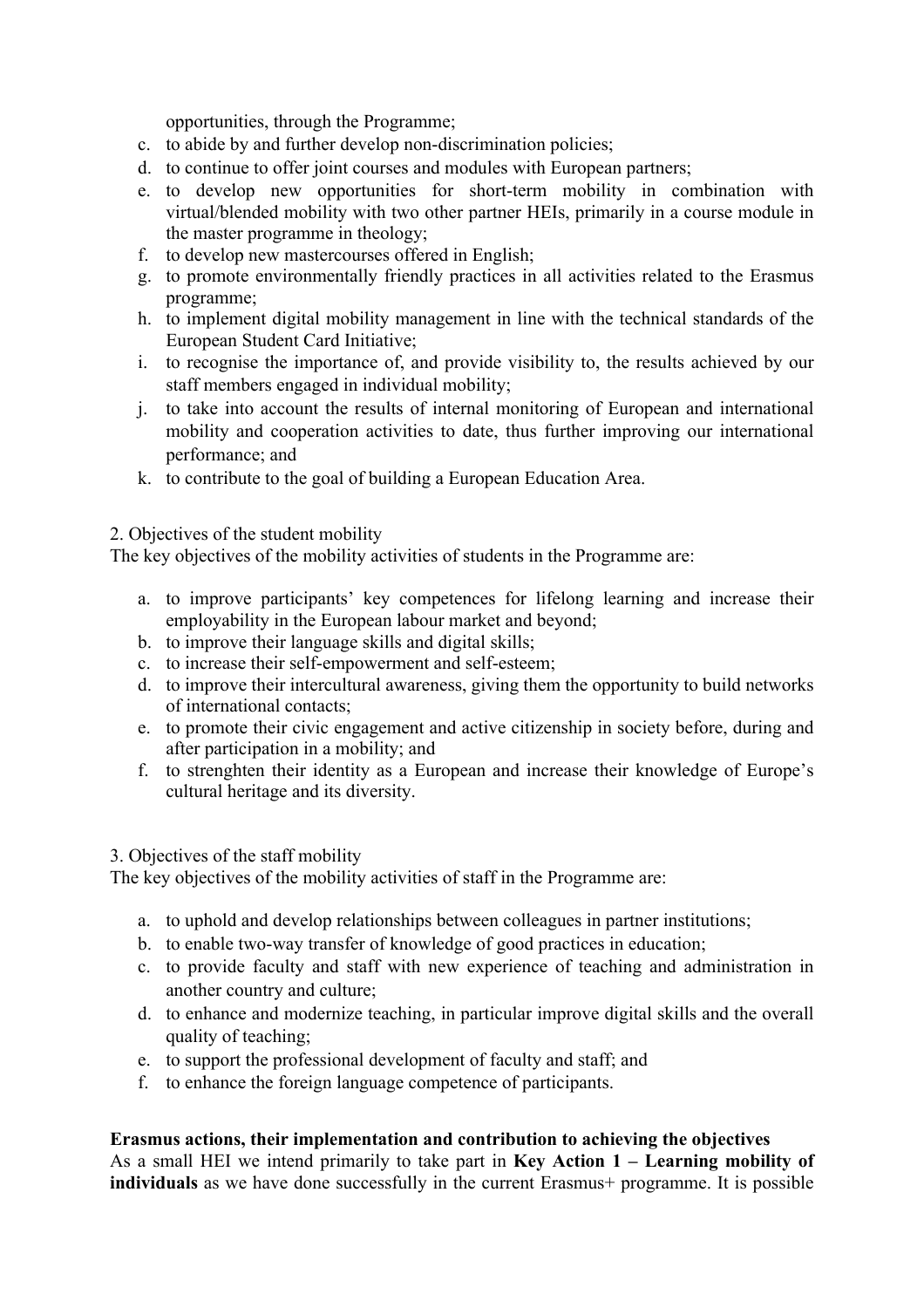that we will also take part in Key Action  $2 -$ Cooperation among organisations and institutions at a later stage, but then we will amend this EPS in consultation with our Erasmus National Agency.

After the award of the ECHE we will publish, within one month, the Charter and this Erasmus Policy Statement on our website with a link to the Erasmus+ Project Results Platform (a place has been assigned) and make sure to communicate the principles of the Charter to staff and students. There will be a special Erasmus+ information day on campus in October/November 2020 about the opportunities of the new Programme for both staff and students (alternatively, if campus is still closed, this will be arranged digitally), and success stories from previous mobilities by students and staff will be shared.

The relevant information and supporting documents about all opportunities of the Programme (as well as the priorities) will be published on the webpage (as will this EPS and the ECHE) where there is currently information about Erasmus+ (https://ansgarhogskole.no/student/utveksling/eu-og-erasmus).

The Erasmus co-ordinator will further ensure that the principles of the Charter is incorporated into all the standard documents of the institution. All supporting documents, routines and tools for Key Action 1 will thus be updated and as in the current Erasmus+ programme, we will continue to use the templates provided by the European Commission to make sure that all documents meet the requirements. The Erasmus co-ordinator will lead the implementation of the digital mobility management tools (European Student Card initiative) as soon as they are made available (**objectives 1h, 1k**). The ECHE Guidelines will be made available on the intranet of the institution and accessible for all staff responsible for the implementation of the Programme and internationalisation strategy.

The Erasmus co-ordinator together with the principal and academic dean will work to renew the current inter-institutional agreements under the new Programme (provided that the partner institutions have been awarded an ECHE) online through the Inter-Institutional Agreement Manager (**objective 1a**). In this connection, we will maintain strategic co-operation with the following HEIs of similar size and profile: Örebro School of Theology (Sweden), Evangelische Hochschule Tabor (Germany), Protestantse Theologische Universiteit (the Netherlands), and London School of Theology (United Kingdom, provided that they participate in the Programme). We will also seek new partners, specifically we will attempt to establish an interinstitutional agreement with Vrije Universiteit in the Netherlands to establish co-operation in the Programme.

In the coming period we intend to successively increase the mobility of staff and students, in particular short-term mobility in combination with virtual exchange (**objectives 2-3**). We will strive to make the international experience of at least one short-term mobility the norm for each student (**objective 1b**). We will promote environmentally friendly travel options and implement digital mobility management in line with the technical standards of the European Student Card Initiative (**objectives 1g-h, 1k**).

In the first year, the school management will appoint a task force to develop and implement short-term mobility (a minimum study period of 5 days abroad in a course module of at least 3 ECTS) in combination with virtual exchange/blended learning in co-operation with two partner institutions in Sweden and the Netherlands (or the UK), primarily in a course offered in English in the master programme in theology (**objectives 1d-f**).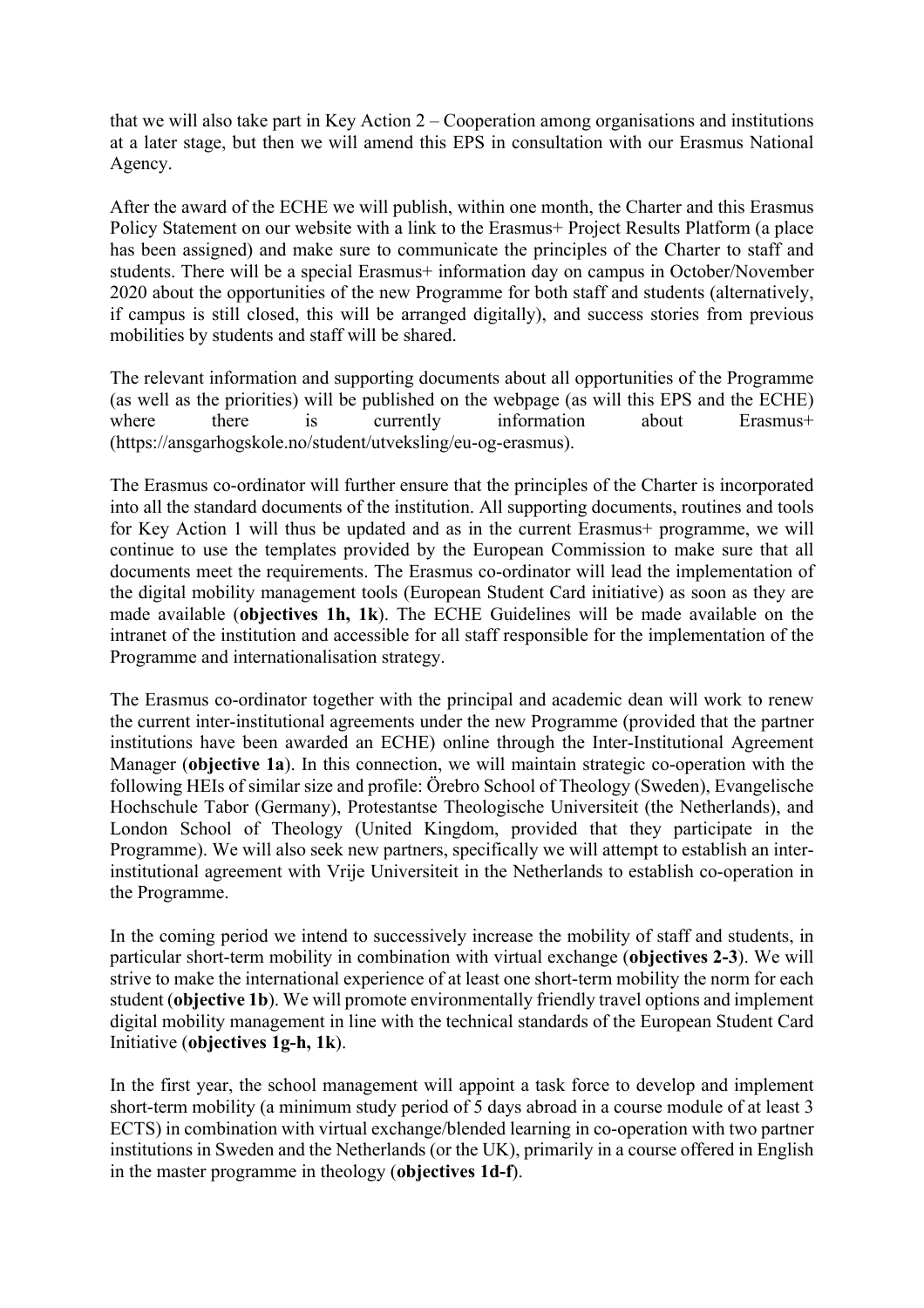The Erasmus co-ordinator will have the main responsibility for the implementation of KA  $1 -$ Learning mobility for individuals, which has worked well in the current Erasmus+ programme, and will thus ensure that AUCTS honors the commitment in this application to follow all the Erasmus Charter Principles before, during and after mobility.

Each academic year, as soon as funding is granted, Erasmus+ grants for students will be announced with instructions to apply including criteria for selection and last date of application. The applicants will have an option to disclose that they have fewer opportunities for participation, including eligibility for additional financial support. The Erasmus co-ordinator, the study counselor and the academic dean will make up the committee to evaluate the applications. Criteria for the selection will be academic ability, proficiency in English language (not necessary for exchange in Sweden) and personal character. However, priority will be given to new participants and to individuals with fewer opportunities (**objective 1b**).

Within three weeks after last application date, the committee will present the student(s) who will be awarded grants with motivations stated. Unsuccessful applicants will receive clear feedback on why they were not selected.

The co-ordinator will then work in close contact with the Erasmus+ student, the student counselor and the financial office, as well as with the responsible person(s) at the receiving institution abroad to plan the mobility in detail (the type of learning mobility will be adapted to the profile and expectations of the participants and the learning objectives), and prepare the student and make sure that he or she meets the necessary linguistic proficiency (the student will complete a diagnostic language test online). The necessary agreements will be drawn up online (Grant Agreement, Learning Agreement/Training Agreement) and signed, and the co-ordinator will ensure that the receiving institution provides a Certificate of Attendance and a Transcript of Records, and that the participant student delivers a participant report after the completion of the mobility.

The co-ordinator will further make sure that there is proof of payment of the Erasmus grant and that there is full recognition of all credits gained during the period of study/training abroad, including during blended mobility. During or after the mobility, the student will be invited to share their experiences, e.g., in a special event on campus (connecting with the student abroad on-line), on an Erasmus day or in the school bulletin and other channels. The student will be encouraged to include the achievement in their CV (**objectives 2a-f**).

The co-ordinator will also have main responsibility for incoming students and work closely with study counselor, academic dean and the manager of the student housing and the Student Union representative to ensure that practicalities are arranged well in advanced. Incoming students will be provided with housing and taken well care of during their period of study at AUCTS.

Incoming students will be welcomed and receive an orientation week with various activities organised by the school and Student Union including an oral introduction to studies at AUCTS and a tour on campus. Incoming students will receive assistance by a local student (according to a buddy system) as well as an academic mentor from the faculty. Incoming students (and staff) will be informed that the school chaplain is specially designated to deal with social and psychological questions that they might have. There is information about the school and campus on the webpage (https://ansgarhogskole.no/om-skolen/information-in-english) and AUCTS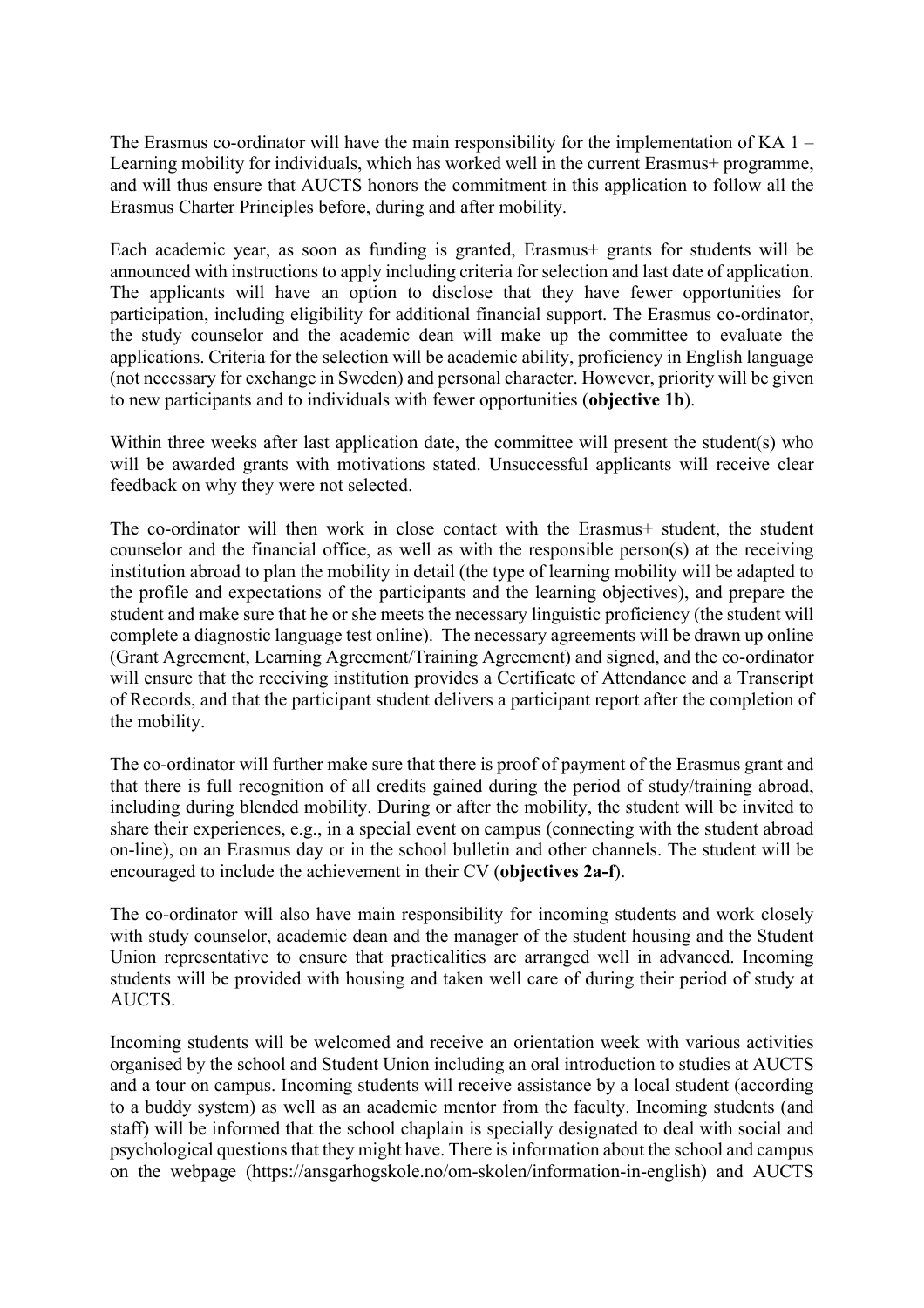expects all partners to provide equivalent information. Outgoing and incoming students will be encouraged to download and use the Erasmus+ mobile App for step-by-step guidance (https://erasmusapp.eu/).

To ensure that everything works well for outgoing as well as incoming students on mobility, the Erasmus co-ordinator or study counselor will make contact with the students at least every second week (more frequently at the start) to see that everything works in regard to the learning process, and social and practical matters throughout their study period to provide guidance and defuse any problems. If necessary, the Erasmus co-ordinator will contact the co-ordinator at the receiving institution in order to resolve problems.

Each academic year, as soon as funding is granted, the Erasmus+ co-ordinator will announce to the staff and teaching faculty that there are stipends for staff teaching and training assignments at our partner institutions, along with instructions to apply including criteria for selection and last date of application. Applicants will have the option to disclose that they have fewer opportunities for participation, including eligibility for additional financial support. The principal, academic dean and Erasmus co-ordinator will form a committee to evaluate applications according to specific criteria which has been communicated to applicants beforehand (meeting the deadline, making sure that the application form is completed and signed; approval of a host institution; academic and pedagogical abilities, language proficiency; quality of work plan/teaching programme; relevance of work plan/teaching programme to the applicant's professional development and performance). Preferably, stipends will be awarded in each of the three taught subject areas. Priority will be given to teachers and staff who lack international experience and to individuals with fewer opportunities (**objective 1b**). Unsuccessful applicants will receive clear feedback on why they were not selected.

After this selection, the Erasmus co-ordinator will have direct contact with awarded staff and faculty as well as with the responsible person(s) at the host institution abroad, to make sure that agreements for each assignment are drawn up and signed (digitally online), and that the staff receives a Certificate of Attendance from the receiving institution, that the staff delivers a participant report, and that there is proof of payment of the stipend. After the mobility, the staff will be invited to share various aspects of their experience of the mobility, e.g., in faculty meetings, on an Erasmus day or in the school bulletin and other channels. The staff will be encouraged to include the achievement in their CV (**objectives 1i, 3a-f**).

Each mobility activity will be evaluated on the individual level through the participant report, and, annually, on the institutional level with special focus on (a) developing good practices for future cooperation; and (b) evaluating how the mobility in both directions has enriched the participants; (c) how it has affected the academic profile of the involved institutions; (d) how it has contributed to the modernisation and internationalisation of the institution; and (e) how well the new fundamental principles of the Programme have been implemented.

Further, the ECHE self-assessment tool will be used at the end of each year as the internationalization strategy is revised by a committee made up of the principal, the academic dean and the Erasmus co-ordinator (**objective 1j**).

#### **Envisaged impact of participation in the Programme, targets and indicators**

We want to maintain our established international cooperation in Europe and will renew interinstitutional agreements online (through the Inter-Institutional Agreement Manager) with four HEIs: Örebro School of Theology (Sweden), Evangelische Hochschule Tabor (Germany),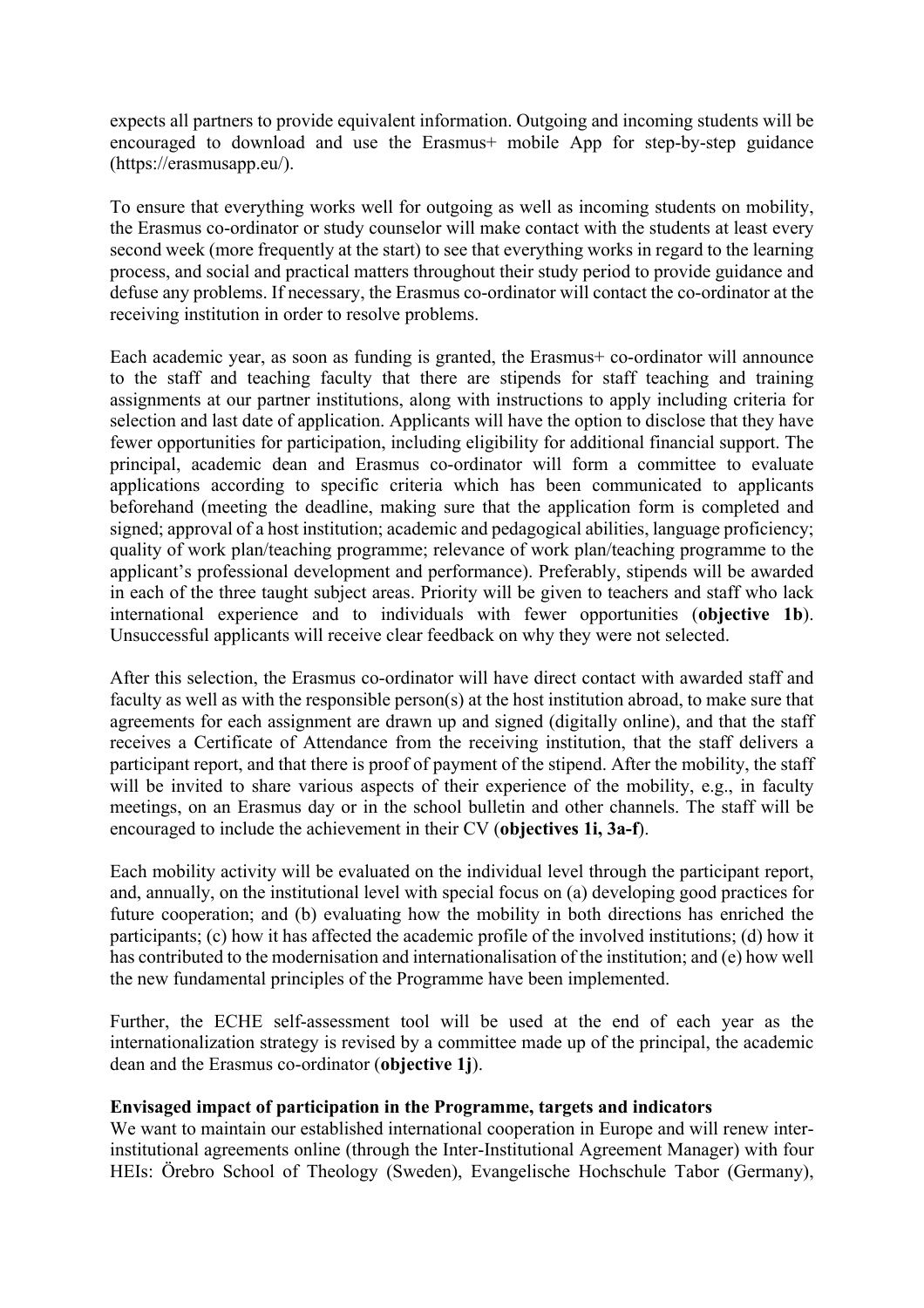Protestantse Theologische Universiteit (the Netherlands), and London School of Theology (UK, provided that they participate in the Programme). We are currently working to establish one additional new inter-institutional agreement with Vrije Universiteit (the Netherlands) as soon as possible. This is a particularly strategic partner since we are already involved together in a joint research project in the subject area of Theology.

A minimum of two teachers (preferably from different subject areas for teaching assignments for at least two days each) or other staff (for training one week), and two students (for a study period of one semester each) will be recruited for a mobility activity abroad in the first academic year 2021/22 to any of the above European partners. We will attempt to send at least one teacher (in theology) or staff to Vrije Universiteit and to receive one incoming teacher or other staff from Vrije Universiteit in the first year. We will attempt to alternate sending teachers/other staff to our various partners each year. Further, we will encourage partner institutions to continue to send staff and students to our institution to the same degree.

In 2022/2023 we will aim to recruit three teachers (preferably one from each subject area for teaching assignment for at least two days each), one other staff (training) and two students for long-term mobility (one semester or one year each) to our various partner institutions. In successive years, we will attempt to slightly increase this level of activities for the duration of the Programme (see table below with timeline).

In particular, we will encourage applications (in all mobility activities) from individuals with fewer opportunities, for either economic, social, cultural, geographical, health reasons or for reasons such as disability or educational difficulties.

The specific targets for the new opportunity of short-term mobility (minimum of 5 days) are: (a) to offer one such course module (minimum 3 ECTS) annually (from 2022/23); (b) to recruit 15 outgoing students on an annual basis for this course (from 2022/23 throughout the duration of the Programme); (c) to encourage individuals with fewer opportunities in particular to participate in this course; (d) to offer this course in English and open it up for external secondcycle students from other future partners.

If this mobility activity becomes successful, we will attempt to develop two similar courses with integrated short-term mobility in the bachelor programmes of music (including a study period at London School of Theology in the UK, or an alternative partner in case they do not particpate) and psychology (including a study period at Evangelische Hochschule in Germany) , respectively, to be offered from 2023/24 and onwards. Our target from 2023/24 is to recruit 30 students, and from 2024/25 to recruit 45 students (15 from each subject area) for short-term mobilities in combination with virtual exchange/blended learning throughout the duration of the Programme.

The table below displays a timeline for quantitative targets of mobilities related to Erasmus+ KA 1.

|              | 2021/22 | 2022/23 | 2023/24 | 2024/25 | 2025/26 | 2026/27 | 2027/28 |
|--------------|---------|---------|---------|---------|---------|---------|---------|
| Staff        | 2 x > 2 | 3x > 2  | 3x > 2  | 4 x > 2 | 4 x > 2 | 5 x > 2 | 5 x > 2 |
| mobility     | days    | days    | days    | days    | days    | days    | days    |
| (teaching)   |         |         |         |         |         |         |         |
| assignments) |         |         |         |         |         |         |         |